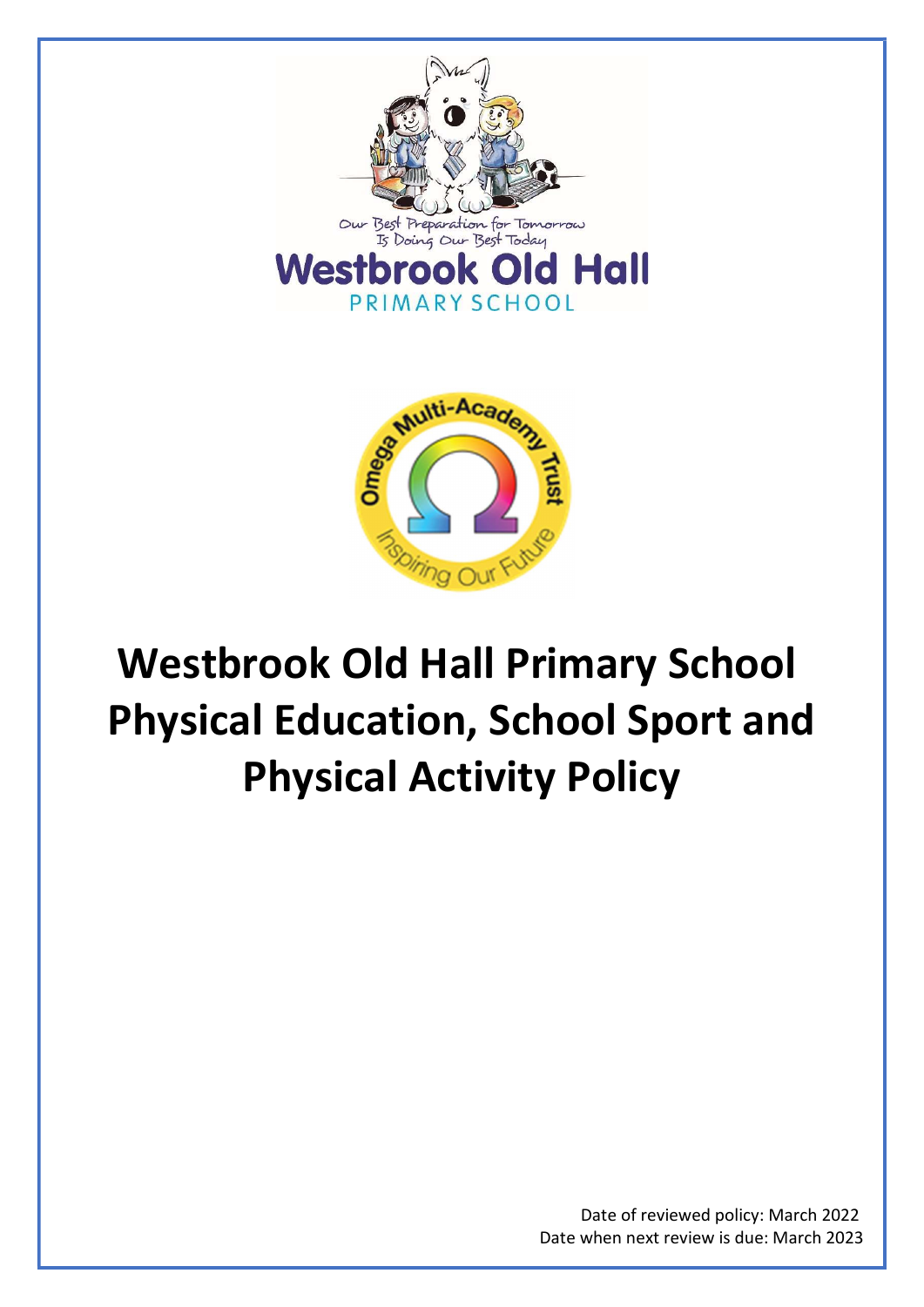## Name of PESSPA Lead Teacher: Melanie McGregor Name of PESSPA Governor: Jennifer Tinsley School Office Contact No.: 01925 415544

## Statutory Guidance

This policy complies with the Statutory Orders of the National Curriculum 2014 and Early Years Foundation Stage (EYFS) Guidance (England) has been written with reference to the following guidance and documents:

- AfPE Safe Practice in Physical Education, School Sport and Physical activity
- **•** DfE Guidance PE and Sport Premium
- School Sport and Physical Activity action plan (policy paper, DfE)
- Chief Medical Officers Physical Activity guidelines

## Other linked Policies/Documents

Teaching & Learning Policy Health and Safety policy PSHE policy Evidencing the Impact of Sport Premium Annual Report to Governors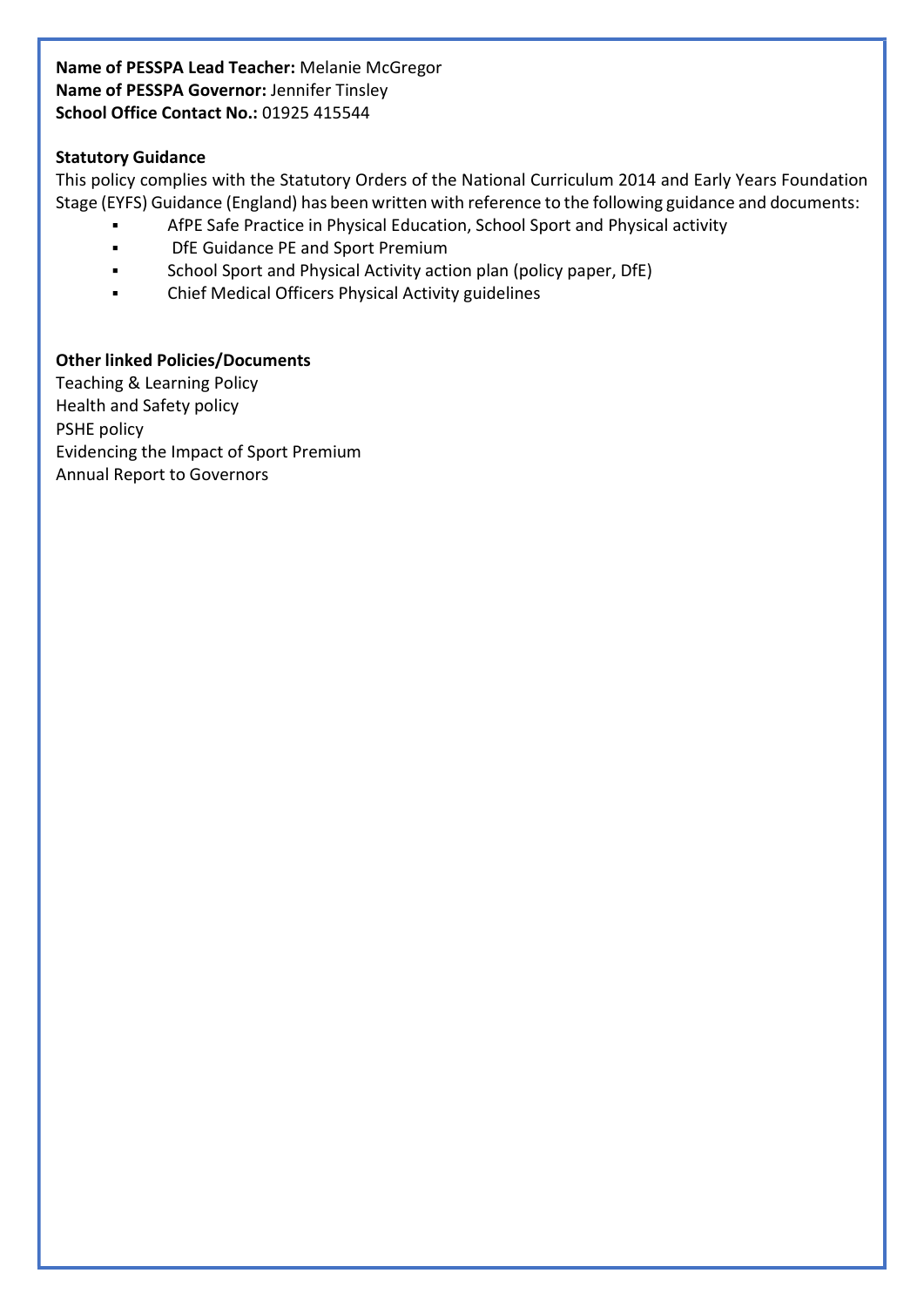# Purpose and Intent

At Westbrook Old Hall we promote excellent practice for teaching and learning in an inclusive learning environment which benefits all children, aiming for them to reach their full potential. As a school, we aim to provide a family-feel, where all children are valued and included in all aspects of school life and are physically active. The school has a strong sense of community and we value our links to community clubs; pupils, parents, staff, governors and club links all working together – to ensure the school provides the best learning environments and opportunities for our children to equip them for a healthy, active lifestyle and lifelong participation in Physical Activity and Sport.

Our intention at Westbrook Old Hall is to ensure the PESSPA is experienced regularly, in a safe and supportive environment, as it is a unique and valuable contributor to a pupil's physical development and well-being. We acknowledge and celebrate that PESSPA addresses the physical development aim of the curriculum and makes a significant contribution to the spiritual, moral, social and cultural development of our pupils. Through our high-quality Physical Education curriculum, School Sport and Physical activity opportunities we aim to inspire all pupils to develop their skills and talents to the best of their ability.

Our caring, confident and happy school is based on strong relationships which are built on mutual respect and trust which are embedded throughout PESSPA in our school. We are determined to uphold the values, ethos and vision that have made Westbrook Old Hall so successful and it is our firm belief that happy, healthy, respectful and active children make the best learners.

## Aims

Westbrook Old Hall's aims for PESSPA are for our children to:

- Be physically active and find enjoyment in physical activity
- Participate and develop physical competence in a wide range of physical activities that provide appropriate challenge
- Build confidence and resilience to try hard and make progress across all activities
- Develop positive attitudes and embed character through the development of fair play, perseverance, sporting behaviour and the ability to cope with success and failure
- Enjoy learning in and through the subject, across the domains of physical fundamental movement skills, personal, social, cognitive, creative, health and fitness and leadership skills and be able to apply those skills across their wider learning in and beyond school
- **Develop their physical well being through increased stamina, strength and flexibility, and recognise the** positive impact on their emotional well being and health from engaging in physical activity on a regular basis
- Understand the need for safe practice in physical activities and know how to achieve this
- Develop the ability to evaluate their own and others performance in order to be the best they can be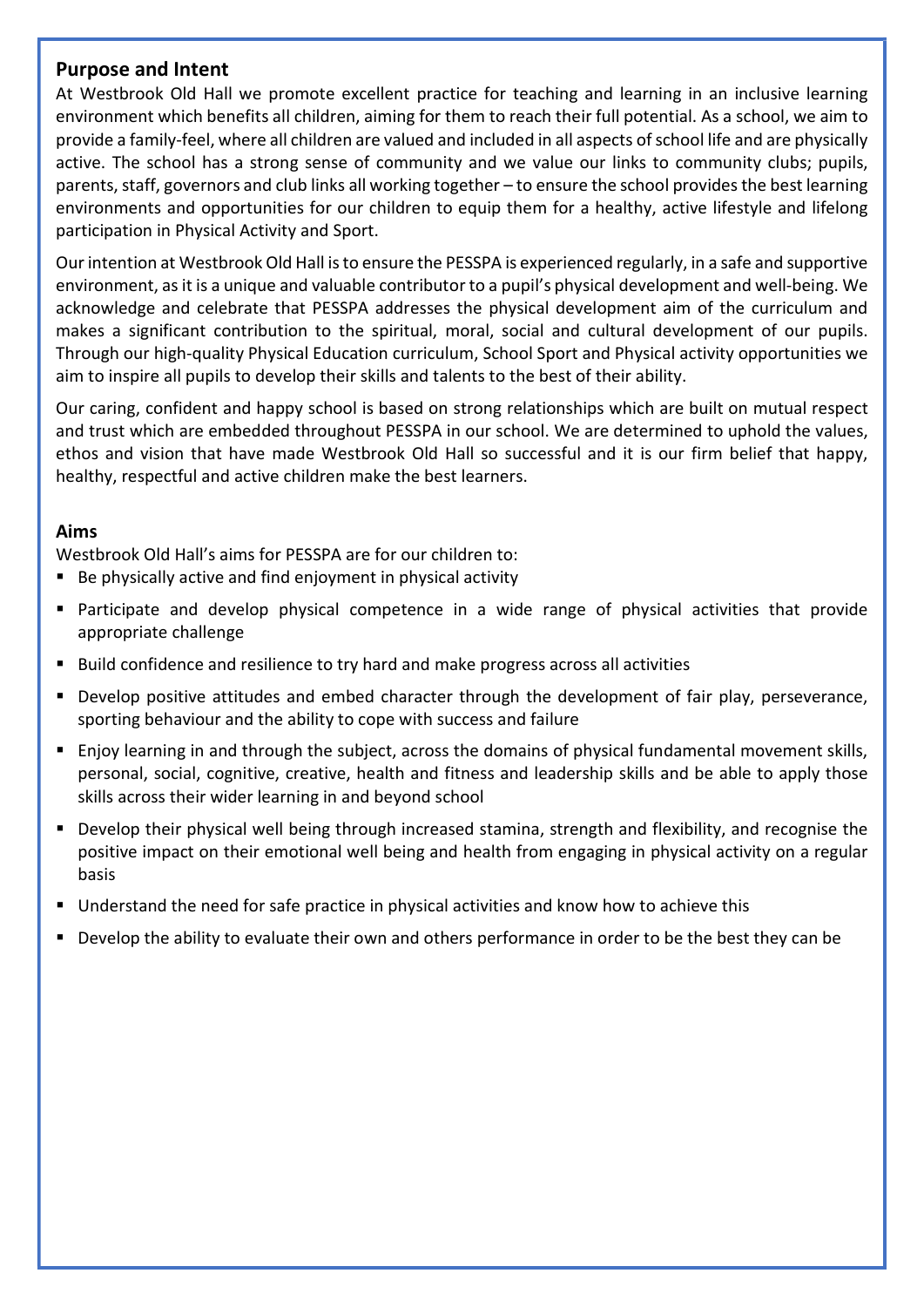# Implementation – Curriculum:

In PE lessons, children will:

- Develop their physical, cognitive, social and emotional skills
- **Apply their skills to a variety of activities**
- **Think about how they and others have performed and learn how to improve**
- Understand the relationship between exercise and health and develop a positive attitude to exercise
- Work with others appropriately
- **Develop an understanding of safe practice**

All pupils are entitled to a progressive and comprehensive physical education programme that embraces current Statutory Orders of the National Curriculum and takes into account individual interests and needs.

Our curriculum provides activities to promote a broad base of fundamental movement skills and knowledge and giving opportunities to apply this to cooperative, collaborative and competitive situations that aim to cater for preferences, strengths and needs of all pupils. We will provide opportunities for development of creative and expressive abilities, and provide opportunities for children to work independently, in pairs and in groups. Pupils will be encouraged to appreciate the importance of having a healthy body and begin to understand factors that affect health and well-being. Our curriculum is inclusive, and all pupils have equal access irrespective of their age, gender, SEND and cultural or ethnic background.

While retaining its unique contribution to pupils' fundamental movement development, PESSPA has considerable potential to contribute to wider areas of learning such as within our forest school provision, geography mapping skills, maths, english, pshe amongst others.

## EYFS

EYFS pupils will have access to outdoor play and provision each day and have weekly fundamental movement sessions. Teachers use our scheme of work to plan activities that offer appropriate physical challenges, and provide sufficient space, indoors and outdoors for relevant activities.

Pupils will be given sufficient time to use a range of equipment to support fundamental movement development. Resources can be used in a variety of ways or to support specific skills.

The language of movement will be introduced to pupils, alongside their actions.

Time and opportunities will be provided for children with physical or motor impairments to develop their physical skills, working as necessary with specialist providers to develop the children's agility, balance and co-ordination.

Additional adult support is utilised, if necessary, to support individuals and encourage increased independence in physical activities.

## Key Stage 1

Pupils will be taught knowledge, skills and understanding through developing fundamental movement skills, extending their agility, balance and co-ordination individually and with others. Pupils will engage in both competitive (against self and others) and cooperative activities. There will be opportunities to apply skills taught in team games, developing simple tactics for attacking and defending.

There is also provision to develop co-operative, creative and performance skills using simple movement patterns. This is achieved in the provision of specific fundamental movement sessions, games, gymnastics, outdoor and adventurous activities and dance.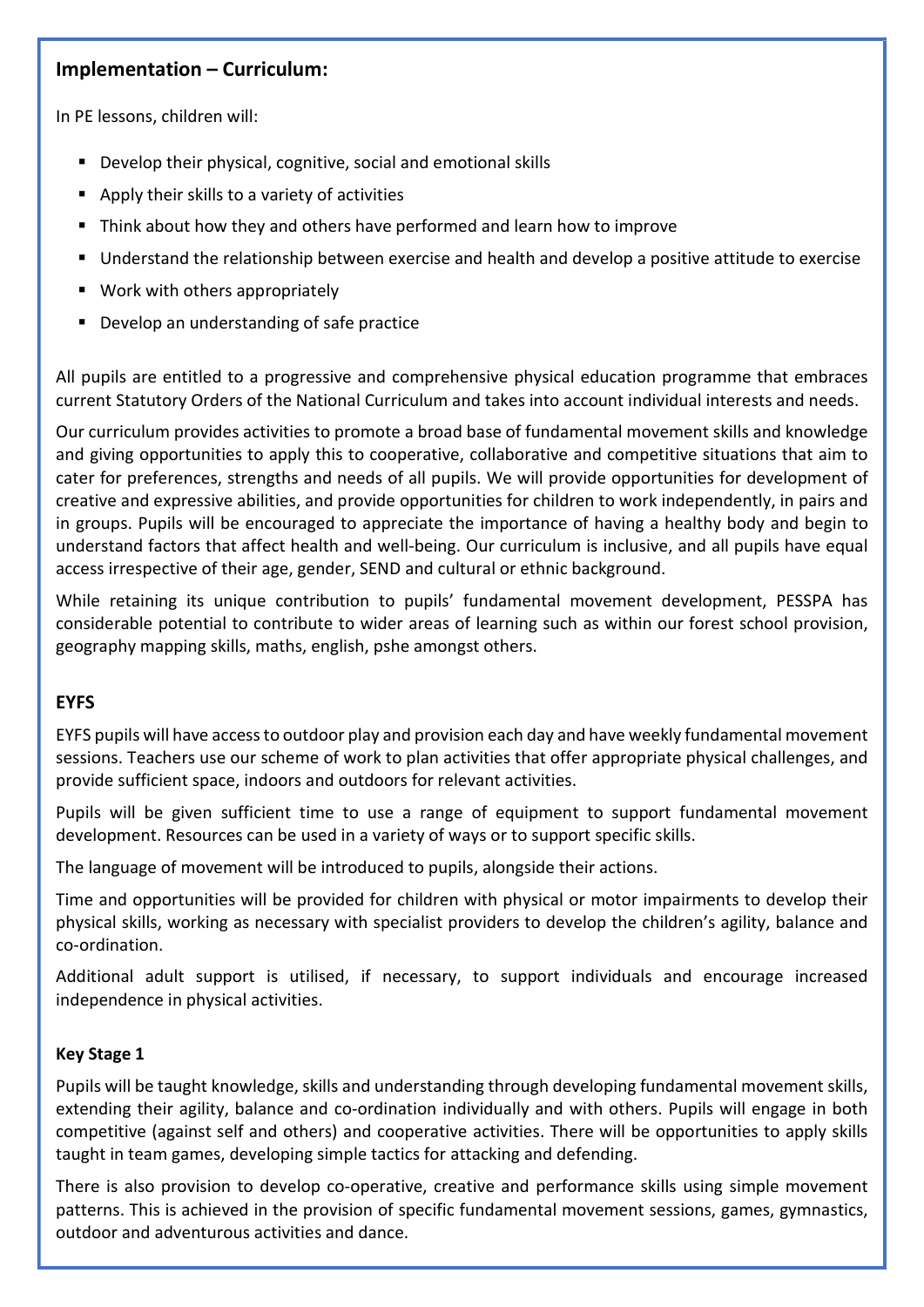## Key Stage 2

Pupils will have access to all components of the National Curriculum Programme of Study (athletics, dance, games, gymnastics, outdoor and adventurous activities and swimming) as well as further development of fundamental movement skills.

Westbrook Old Hall provides all pupils with timetabled two hours of Physical Education per week. This is delivered on designated PE days on which the pupils come to school in PE kit.

Pupils have access to a broad and balanced curriculum programme of study which has been designed to incorporate a variety of activities which enable pupils to apply fundamental skills learned to competitive/ participation opportunities both within school and outside of school. A copy of the long-term curriculum map from EYFS to Year Six is attached as appendix 1.

PESSPA is rarely cancelled. The school values regular and frequent lessons to develop children's skills and abilities. In the event of weather conditions making it unsuitable to complete the activity planned, alternative arrangements will be made. These include in class activities, use of hall space if available with modification or adaptation, still allowing the learning outcomes to be achieved.

## Curriculum Planning – Planning and Preparing the Physical Education Programme

At Westbrook Old Hall all PESSPA sessions are planned and structured to contribute to safe learning. The schemes of work on which our curriculum is based consider the safety of the pupils as paramount. Pupils learning needs are assessed against the schemes of work we use. Safe practice is embedded in the learning process and implemented in every lesson. Children are reminded of and encouraged to consider health and safety in every session.

At Westbrook Old Hall, class teachers and support staff who are deemed to be suitably qualified by the Head and PE Subject Lead deliver PESSPA sessions. The majority of PE lessons are taught by Year group teachers in order to develop and maintain pupils skills and understanding in the subject but also because the teachers know their pupils personal, social and health needs and can make appropriate cross curricular links when possible.

Occasionally, pupils are taught by sport specific coaches such as by our club link coaches from Warrington Wolves Foundation, Livewire swimming instructors, OAA specialists at residential or indeed if an additional opportunity is provided to broaden the children's experience and enjoyment such as quidditch or yoga. This is always done with at least one year group teacher/staff member present and supporting the coaches.

Our plans, plus other useful resources and trackers are stored on the school sharepoint, these are regularly updated by PESSPA Lead teacher and PE apprentice.

Our schemes of work can be accessed via online platforms.

Teachers are provided with access to the Jasmine learning platform for Real PE/Gym/Dance/Foundations in order to deliver Fundamental Movement skills sessions. The PE subject Lead provides the Year group teachers with planning and assessment documents for the application sessions which are taught across a half term as the second lesson for most year groups. Year Six focus more on the application of previously acquired fundamental movement skills, to develop physical confidence supporting their health and fitness and building character embedding our school values such as fairness and respect.

It is important that explicit learning about safety is reiterated to the pupils and teachers monitor pupils understanding of safe practice principles and apply them effectively.

Teachers are expected to conduct their own dynamic risk assessments and plan adapted learning opportunities, assessment opportunities and ensure these are noted.

Each lesson should include a warm-up and cool down relevant to the main activity and learning environment. All pupils should be physically active for sustained periods of time in every lesson. The use of visual aids and technology is strongly encouraged to enhance pupils understanding and learning.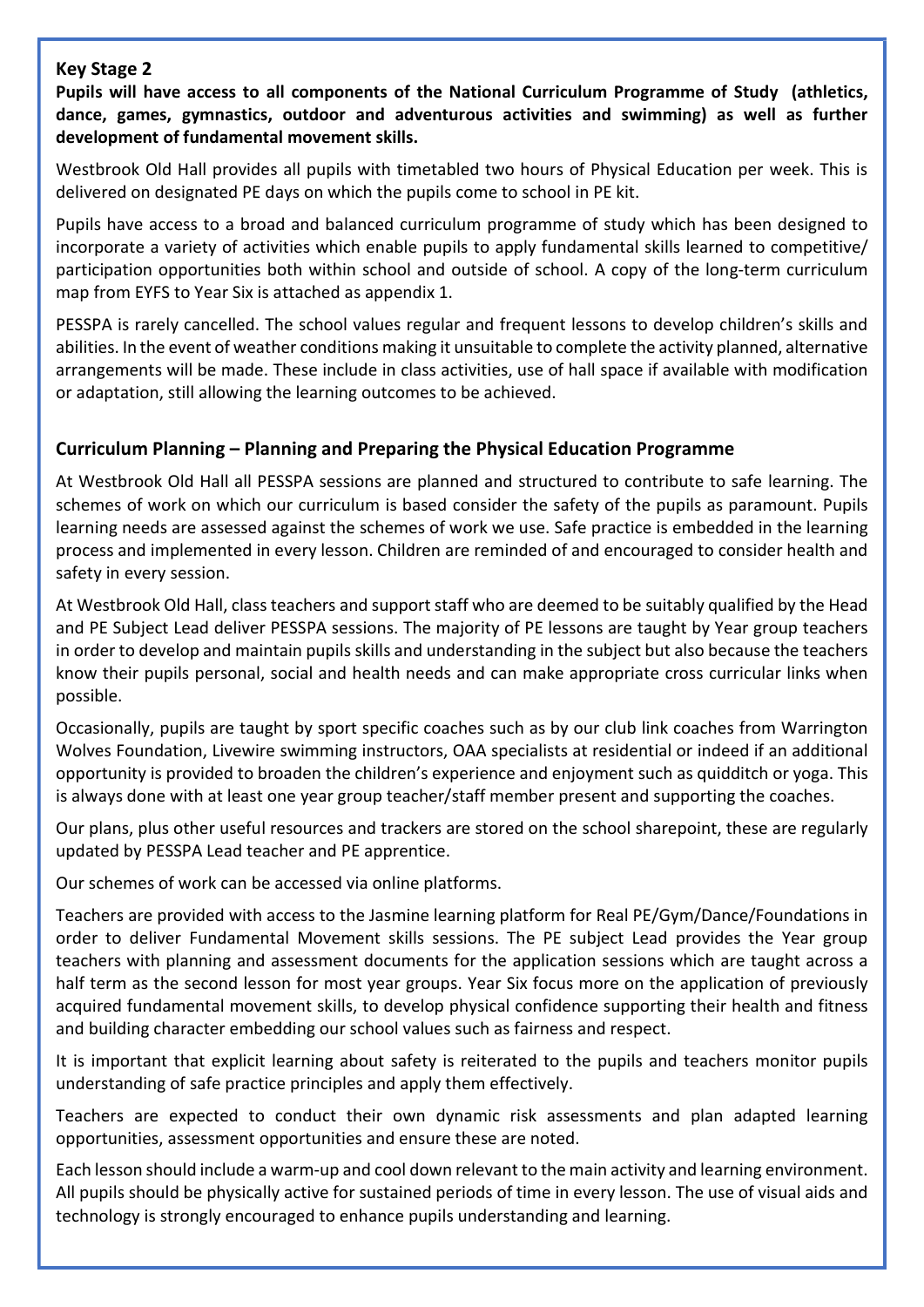Swimming takes place at Livewire Sankey Hub for all year four and five pupils for ten weeks of the year. Lessons are planned and delivered by the Livewire swimming instructors on behalf of Warrington Borough Council Swim Scheme. Class teachers are expected to assist and support during swimming sessions. The swim scheme provides assessments on pupil progress against curriculum requirements and safe self rescue.

# Leadership and Management

The Subject Lead Teacher is responsible to the Head Teacher and will ensure that the following tasks are considered and carried out where appropriate:

- Developing good practice
- Managing budget/sport premium in conjunction with the Head Teacher/finance officer based on needs identified through the monitoring and evaluation of the subject, staff audit, and whole school development plan.
- Reporting on the school website about the allocation of the Sport premium and its impact.
- Auditing, ordering and reviewing the efficiency of equipment, learning resource and accommodation management to ensure the pupils are well taught and protected.
- Attending courses/ subject meetings to further their own professional development and providing information, support and appropriate continuing professional development for colleagues.
- Monitoring practice and planning and assessment, auditing needs for continuing professional learning to high quality delivery and impact on children is achieved.
- Making resources available to all staff, including health and safety policy, schemes of work, assessment materials and resources to support learning.
- Extending relationships and contacts beyond the school and in the local community.
- Keeping up to date with and implementing any National, County, Warrington PE and Sport Reference Group developments as appropriate.

# Teaching and Learning

The organisation of PESSPA at Westbrook Old Hall promotes learning through physical activities and sport. Lessons are blocked in units of works that are age appropriate and aim to promote physical skills and competency, a progressively greater depth of understanding and application of these skills and to perform reflectively.

The structure of the REAL PE developmental scheme of work and the PE planning (application) scheme of work promote teaching and learning as they provide both continuity and progression. REAL PE specifies progression of Fundamental movement skills and multi-abilities and PE planning builds on these skills in a sport specific context contributing further to the children's knowledge and understanding.

The planning and delivery of each unit of work will be adapted by the teaching staff to provide appropriate challenge to all pupils, to extend those who are more able and provide the appropriate levels of support in order for all pupils to make progress.

# Monitoring of Standards of Teaching and Learning

Subject monitoring and evaluating will be carried out by the Subject Lead Teacher with the support of the SLT where appropriate. The following strategies and measures will be used to evaluate standards in PESSPA.

- Self-evaluation all staff are encouraged to identify CPD needs and seek support from the Subject Lead Teacher.
- Observation of teaching and learning, including support staff and coaches, to assist with identification of strengths and development needs
- Assessment of pupil progress and achievement
- **Pupil interviews**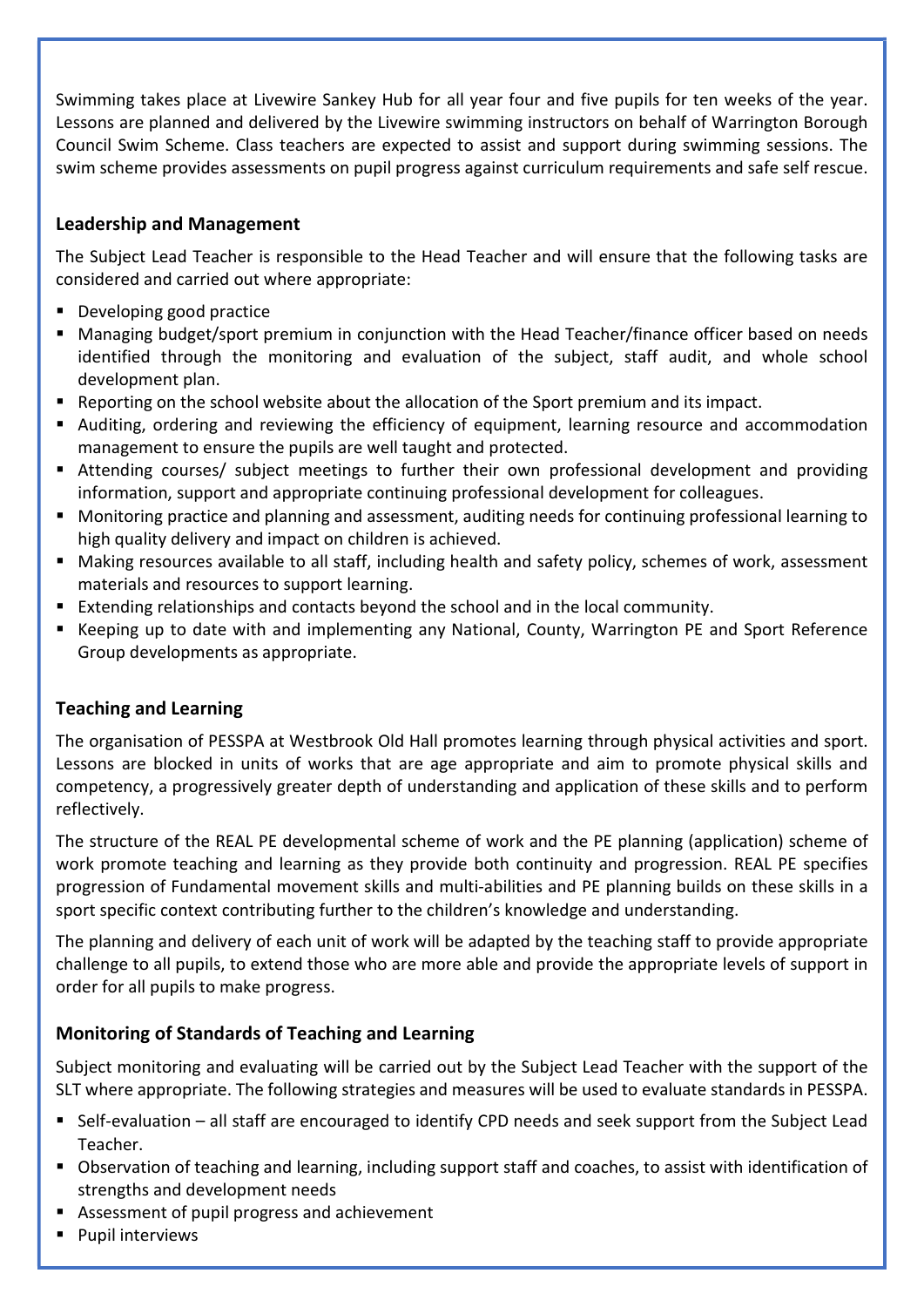Evaluation of the subject in relation to the PESSPA offer and sport premium.

## Staff Development

At Westbrook Old Hall, we acknowledge that continuing professional development is crucial for staff in order to provide the best possible opportunities for our pupils. Appropriate professional development for all staff will ensure secure PESSPA subject knowledge, consistency and awareness of health and safety procedures. Staff should be comfortable and competent in the activity being taught in PESSPA.

Opportunities for development of Westbrook school staff will be provided in order to enhance the quality of PESSPA within our school. This is particularly important of ECT's and staff new to our school. An extensive programme of CPD has been delivered through our Legacy Partner Create Development for a number of years and we continue to access this training for new staff, and as refresher training for all staff based on needs assessments. This can take the form of 1-1 supported sessions, observation of lead practitioners, courses both in person or online, staff meeting cpd sessions etc

## Assessment and Recording in PESSPA

At Westbrook Old Hall pupils will be assessed throughout each unit of work using formative and summative assessment methods. Students progress will be monitored by the teacher who may be assisted to do so by the PE and Sport Apprentice/ support staff member. Pupils fundamental movement skills are recorded on an assessment wheel and at the end of each application unit, an indication of progress made will be recorded. This allows an overview of progress made over the academic year. Attainment targets for multi abilities (personal, social, cognitive, creative, knowledge and understanding of fitness and health and physical skills) set out the knowledge, skills and understanding that students of different abilities and maturities are expected to have a the end of each key stage.

We assess pupils by:

- observing the pupils, talking with pupils about what they are learning and achieving and listening to them describe their progress.
- Gathering feedback from pupils to inform teaching staff and children of what has been successful and allowing them to set targets for themselves for improvement
- Tracking participation in competitions and out of school hours activities
- Using online assessment tools to show progress across/within academic years

Significant strengths and weaknesses noted in lesson/unit evaluations are used to:

- **Inform future planning by current teacher or new class teacher**
- Form part of the statutory reporting process, and in discussions with parents
- Help children as a basis for target setting on what they want to improve
- Provide information to ensure continuity of progression throughout transfer between classes and key stages

## Equal Opportunities, Gifted and Talented and Inclusion

Every pupil at Westbrook Old Hall has equal access to PESSPA. In our school, learning experiences are adapted to meet the specific needs of individuals and groups of pupils, including those who have diverse SEND, gifted and talented pupils, and those with English as an additional language. Lesson planning, delivery and assessment aim to ensure that children are provided with appropriate and effective opportunities to actively participate and succeed in a whole range of learning opportunities offered with and outside of lessons.

Any in class support will extend to PESSPA as appropriate. Teachers and adults other than teachers (AOTT) working with children will be made aware of any children who have additional support needs or medical conditions. The SENCO/ Subject Lead Teacher will liaise with staff to ensure all pupils needs are met in relation to teaching and learning in PESSPA.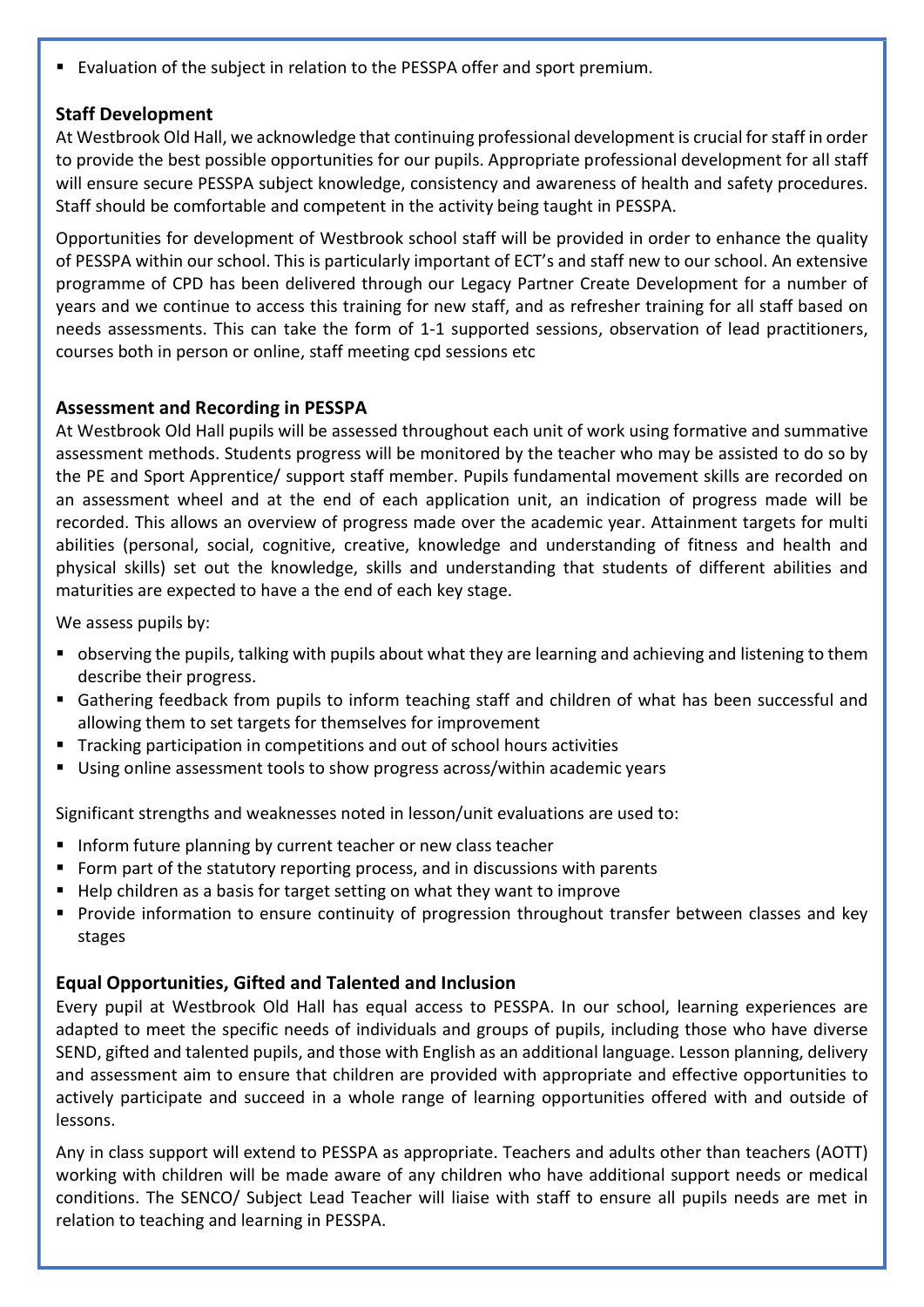- Excellence in PE is celebrated through:
- Participation in various sporting activities and competitions
- Participation in local cluster competitions
- Intra and Inter school Events and Sports week activities
- Promotion of daily physical activities through extra curricular clubs, before school, lunchtime activities and after school.
- Recognition of achievement in assembly

## Adapted Learning

PESSPA at Westbrook Old Hall will comply with the three basic principles for inclusion:

- Set suitable learning challenges
- Respond to pupils diverse learning needs
- Strive to overcome any barriers to learning and assessment for individuals and groups of pupils

The REAL PE scheme of work is an excellent tool for adapting learning, it provides information and support for teachers and support staff in how to adapt activities to make experiences more appropriate for individuals and groups of children. Support staff are involved in planning for and supporting children with additional needs. Children who need additional support as well as those who need additional challenge are planned for and given adapted tasks and learning objectives.

## Implementation – Out of School Hours Learning

The aims of the out of school hours learning (OSHL) programme are to extend and enrich the work being done in curricular PESSPA and to provide some pupils with opportunities to enable them to develop the skills they need to access aspects of curricular PESSPA.

The programme will reinforce the importance of keeping physically active in order to lead a healthy lifestyle.

At Westbrook Old Hall, our OSHL programme will:

- Provide a balance of competitive and non competitive activities through intra and inter school events
- Provide specific movement/general physical activity opportunities, which develop health and fitness
- Ensure that pupils are able to access OSHL based on their interests
- Ensure that we participate in School Sport Partnership and MAT fixtures and events that promote competitive opportunities and festival type events which encourage participation.
- Work closely with providers and local clubs to provide a varied programme
- **Promote and encourage children to take part in Leadership and G&T camps organised by the SSP during** holidays
- Inform parents of local clubs/ holiday programmes and facilities for children to access in the community
- Provide quality assurance through the subject leader, ensuring that providers are experienced and qualified
- Forge strong links with local community clubs (visiting coaches, taster days, club advertising)
- Inform pupils and parents of OSHL opportunities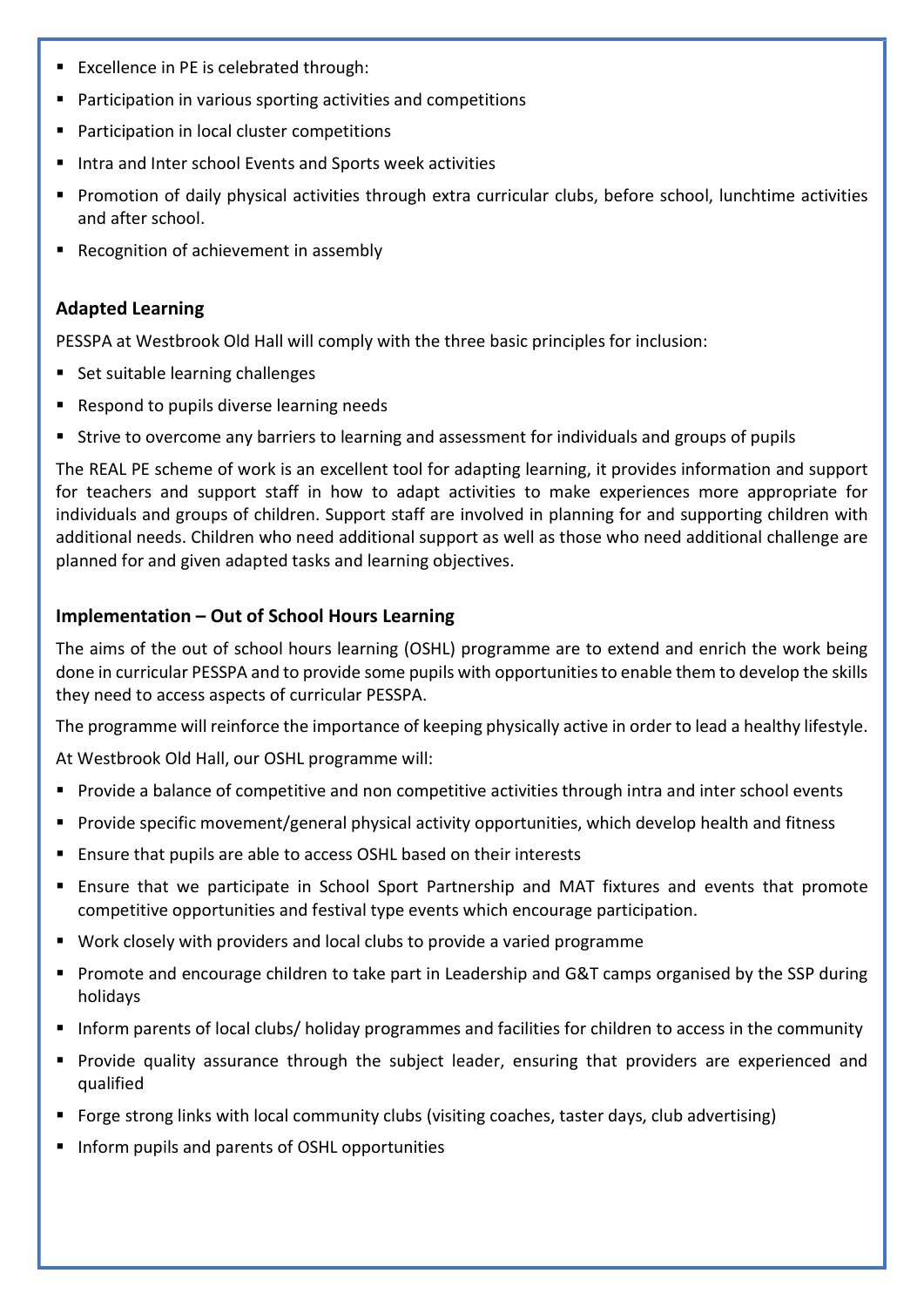## Safe Teaching, Teaching Safely

Westbrook Old Hall Primary follows the PESSPA guidance provided by the Association for Physical Education (AfPE). This is a comprehensive guide to Safe Practice and managing risk in PESSPA and should be referred to regarding any aspect of health and safety.

A current copy of the current edition of the afPE Safe Practice in PESSPA is located in the Subject Lead Teachers classroom.

Good teaching and therefore safe teaching in PESSPA are achieved where a balance between appropriate challenge and acceptable risk is maintained and the likelihood of injury occurring is minimised. Anticipating possible risk can aid in planning effective risk management strategies.

Where this process reveals a risk that cannot be sufficiently managed, then planning needs to be reviewed.

Risk assessments for PESSPA are carried out on a regular basis and significant risks are reported to the Site Manager and Head Teacher.

Teachers are also encouraged to carry out dynamic risk assessments prior to every PESSPA lesson.

## Support Staff

These include classroom assistants, teaching assistants, HTLAs, learning mentors, visiting coaches, sports apprentices and volunteers.

Additional support staff will be used during curricular and non curricular time in order to:

- **Support the delivery of high quality PESSPA**
- Enrich or enhance an activity pupils are undertaking
- Provide training opportunities for staff linked to PESSPA and sport premium key indicator three.
- **Provide additional opportunities for OSHL**

All adults supporting learning (ASL) and coaches will receive appropriate training and support to ensure their knowledge and understanding of delivering curricular PESSPA are in line with current statutory requirements and recommended good practice.

No ASL should work independently. They may work alone if competence has been monitored but will be managed effectively by the teacher and/or Subject Lead Teacher, whether through direct or indirect supervision of the ASL.

The Head Teacher will always maintain responsibility for safe recruitment procedures, disclosure certification, possession of a governing body of sport licence, where relevant, and confirming authenticity of all ASL and coaches.

The class teacher will maintain overall responsibility for what is being taught and the conduct, health and well-being of the pupils.

#### PESSPA Kit

Pupils will wear clothing that is fit for purpose according to the PESSPA activity, environment and weather conditions.

School PE kit is expected to be worn from EYFS to Year Six.

- White T shirt
- Black shorts, leggings or tracksuit pants
- Black pumps /trainers (shoes and socks removed for dance/gymnastics)
- School jumper or cardigan (for outdoor PE if necessary)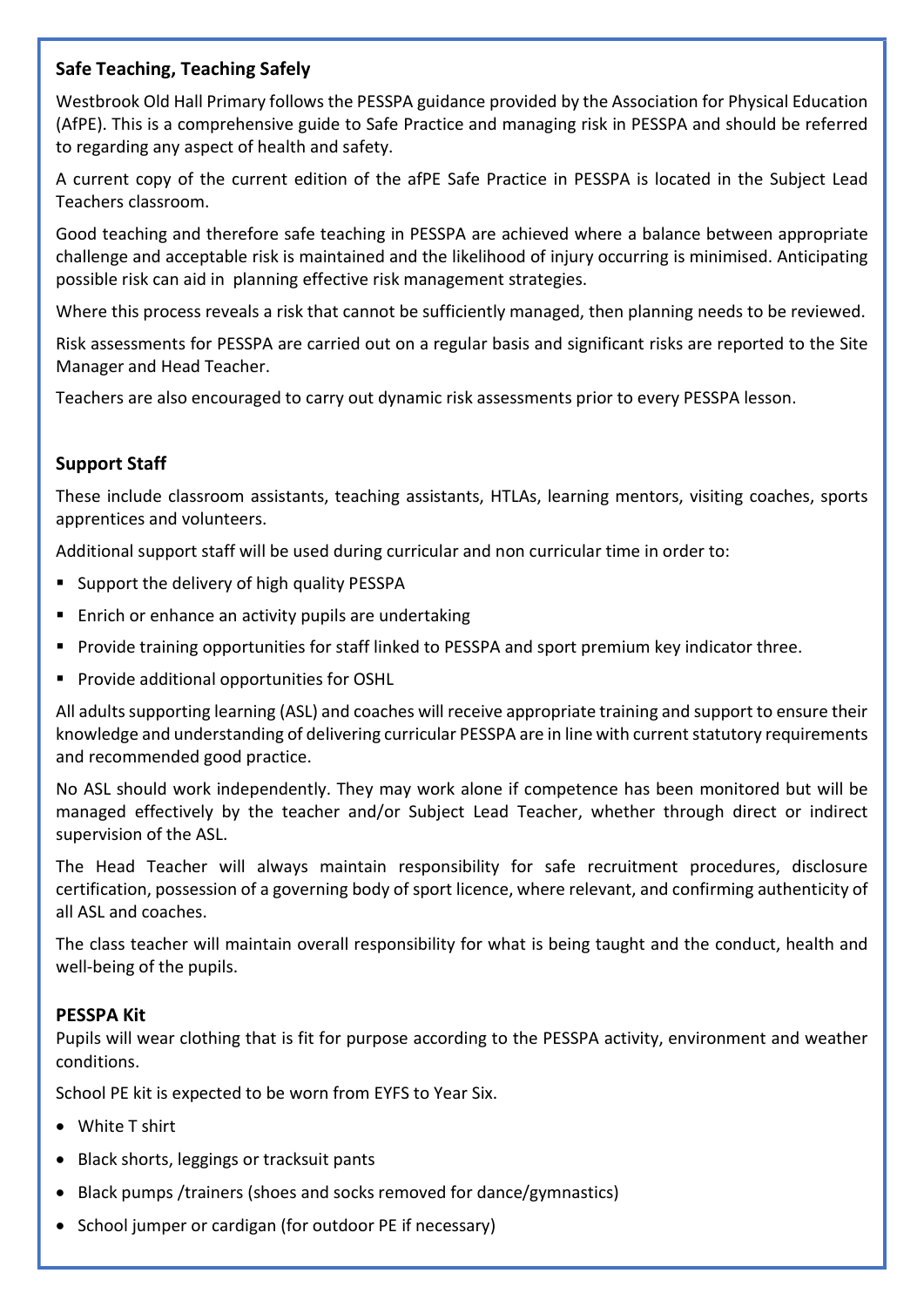Long hair must be tied back with a suitably soft item to prevent entanglement in apparatus and to prevent obscuring vision.

Personal effects such as jewellery, religious artefacts, watches, hair slides and sensory aids (including glasses) should be removed to establish a safe working environment.

On going risk assessment needs to determine appropriate action. Staff should always try to avoid complete exclusion from a lesson due to a pupil being unable to remove personal effects.

To maximise safe and meaningful participation, the school and staff will use sensitive management when dealing with concerns arising from the wearing of certain items of clothing specific to religious requirements.

In hot weather, protection from the sun is advisable, therefore children can wear caps. Parents will be advised to apply sun cream for children.

For classroom-based movement in a limited space or playtime activity, it is acceptable for children to wear school uniform. Suitable supervision is provided to minimise risks associated with slips, trips or falls.

For inter school competitions and festivals, school sports kit will be provided.

Staff are role models for the children. Staff are encouraged to wear appropriate, suitable clothing for PESSPA sessions. On the rare occasions when this is difficult or impractical, a change of footwear and removal of jewellery, at the very least should be undertaken.

# Strategies to support pupils who do not wear kit on PE days

PE is an essential part of the curriculum and in the first instance, parents will be contacted. However, where a parent is unable to bring in kit for their child spare kit will be provided. If a child persistently does not have kit, the class teacher/office staff will contact the parent requesting that kit is worn on PE days. If the situation continues this will be noted on Cpoms as a cause for concern and the Subject Lead and/or Head Teacher will request a meeting with parents. Children with special circumstances will have kit provided by school.

# Equipment and Resources

The majority of the PESSPA equipment is stored in the PE cupboard adjacent to the old hall or in the green storage container on the playground. The key to the container is kept in the Subject Lead's classroom. Equipment is audited and listed.

The suitability of equipment is regularly reviewed to ensure it is appropriate to the range of ages, abilities and needs of the pupils in order to enhance learning.

Pupils are encouraged to:

- Look after resources
- Use different resources to promote learning
- Return all resources tidily and to the correct place with staff supervising.
- Learn safety procedures relating to the carrying and handling of resources

Other resources are located in the cupboard in the Year 3/4 area and or with the PESSPA Subject Lead Teacher.

Any damage, breakages or loss of resources should be reported to the PESSPA Lead Teacher as soon as possible. Any piece of apparatus where damage is observed that could cause injury must be isolated from use and reported.